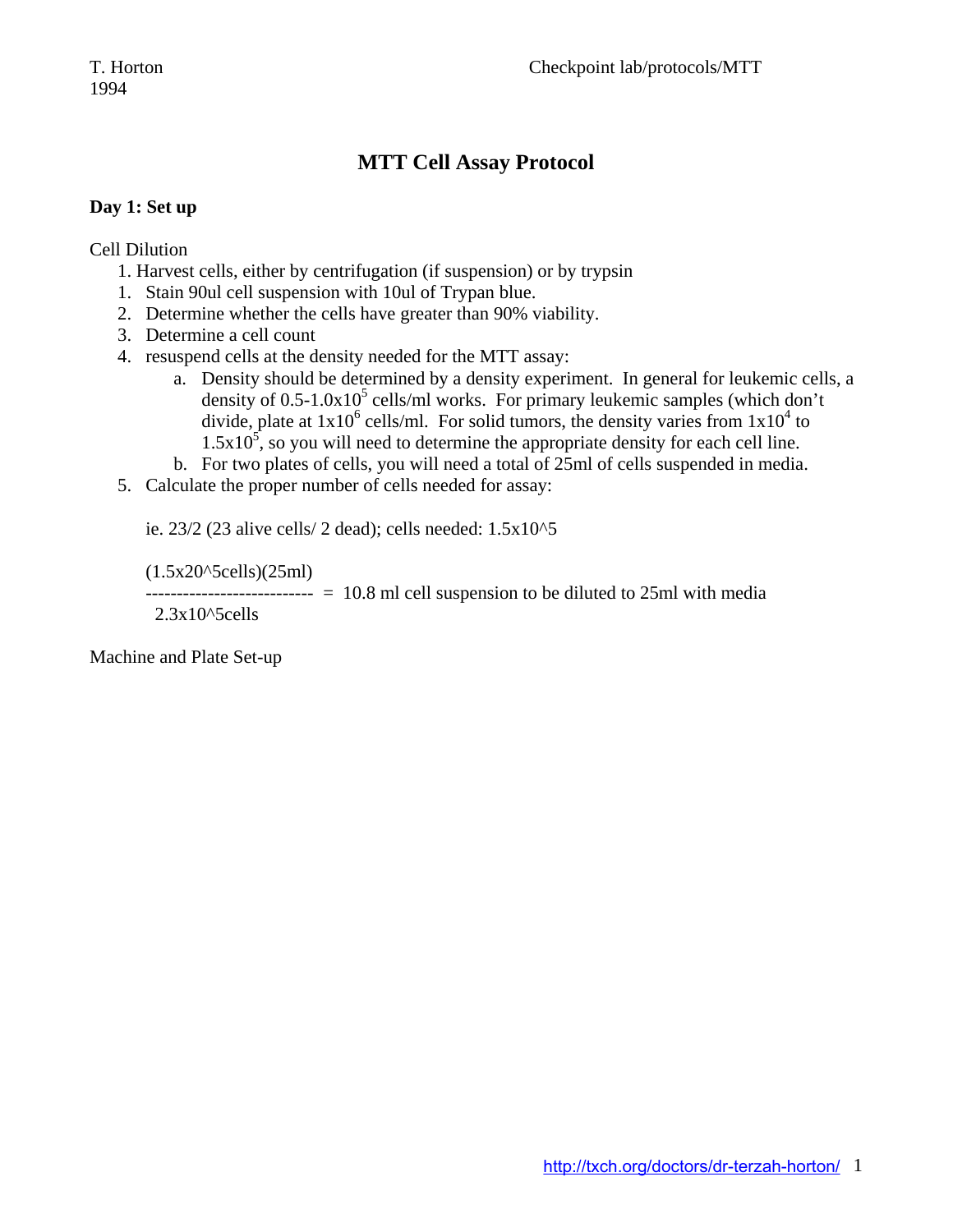

\*\* Label your plates with tumor type, passage, drug, date, and name on cover. Mark plate along the side so that you know which top belongs to which plate.

- 1. Turn on machine/ computer (button by left foot)
- 2. Run method
- 3. Choose program CellPZA. Press "enter" 9 times to begin.
- 4. Incubate your plates in 37C, 5% CO2 overnight. (suspension cells can be plated the same day and incubated for several hours, but it's best to do all the plating the day before drug is added to decrease variability.

#### **Day 2: Adding the Drug**

- 1. Dry modules for drug dilutions. For each drug, you will need four-1/8 modules and one quarter-module for PBS
- 2. Determine amount of PBS and drug needed using the MTT single drug assay sheet. Serial dilutions of 1:10 work well for initial experiments, 1:3 or 1:4 work well when you have a ballpark idea of the IC50 for that drug in your cells.
- 3. Set up wells for drug addition. Add PBS into each well.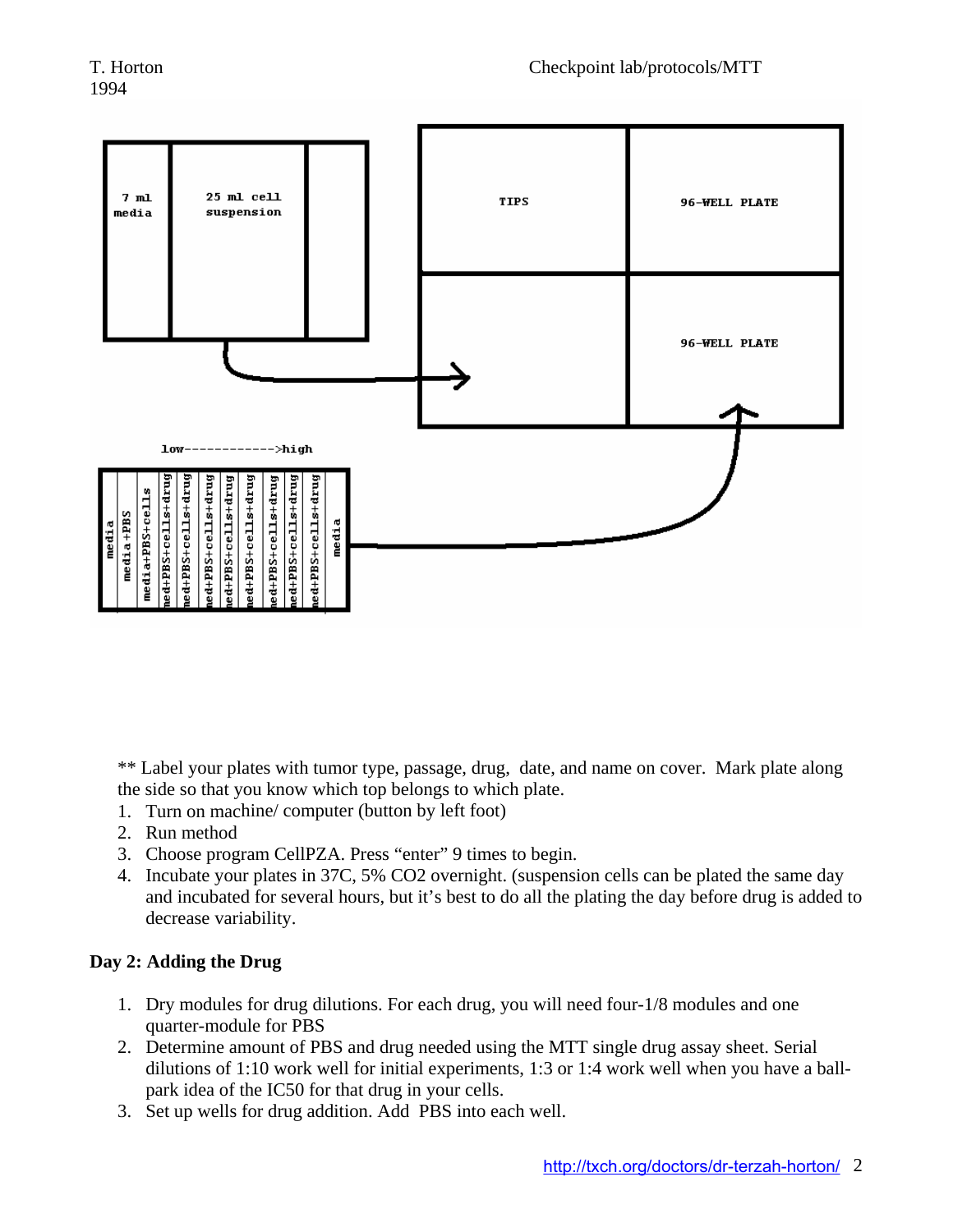# 1994



- 4. Make drug dilutions starting with highest concentration and working down. Make sure to mix each module thoroughly before making the next dilution
- 5. Do a serial dilution of drug stock.

Ex:

 Drug Stock Conc. 1uM or 100nM Dilute to: 50nM 25nM 12.5nM etc…

Put an additional 3ml PBS in the first well and add 6ul of 1uM drug stock. Mix and remove 3ml of the drug dilution to the next well, continuing the process from right to left until you end up with 6ml of diluted drug in the last well. \*\*note: if drug is light sensitive be sure to work in the dark

- 6. run program: PBSA2-H3 to add 15ul PBS to columns 2 and 3
- 7. To add drug: Run program: ADDPZA2 for 2 plates/ ADDPZA for 1 plate \*\* these programs add 15ul of drug from the 8 wells from columns 8-11
- 8. After drug has been added, place the plates on the shaker for 3-5 min. on Setting 5.
- 9. Incubate plates for 72 hrs. @ 37C. cover with foil if light sensitive.

#### **Day 3: Adding MTT and Reading Plates**

#### Adding MTT

- 1. Fill a quarter module with a 2ml reservoir + 2ml/plate of MTT (ie. For 6 plates, need 14ml MTT)
- 2. Place plates in proper position (on the left side of an empty cartridge)
- 3. Run prgrm: MTT-15ul
- 4. Shake the plates for ~5min @ setting 6
- 5. Incubate 4 hrs.